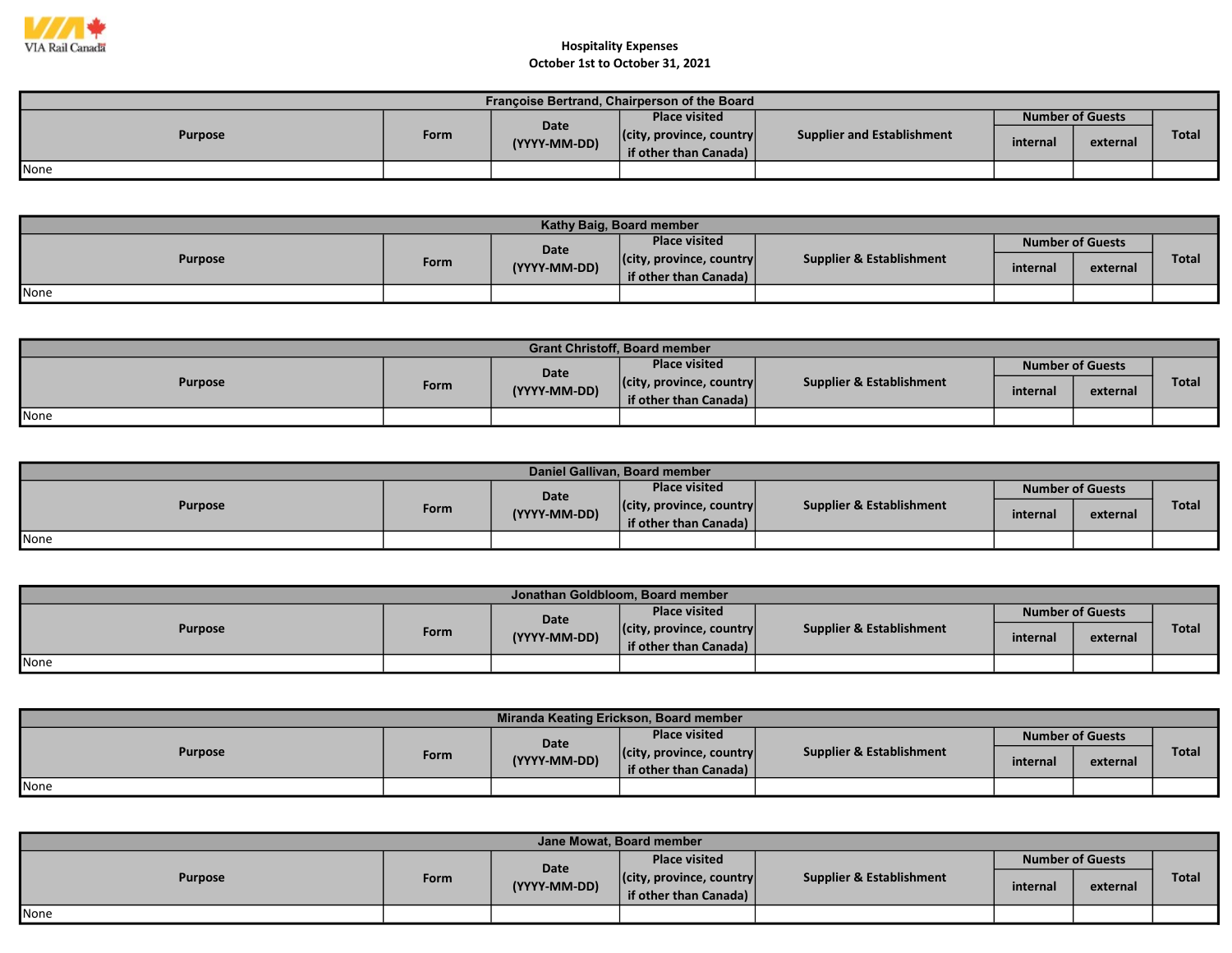

| <b>Glenn Rainbird, Board member</b> |             |              |                                  |                                     |          |                         |       |  |  |  |
|-------------------------------------|-------------|--------------|----------------------------------|-------------------------------------|----------|-------------------------|-------|--|--|--|
| <b>Purpose</b>                      | <b>Form</b> | Date         | <b>Place visited</b>             |                                     |          | <b>Number of Guests</b> |       |  |  |  |
|                                     |             | (YYYY-MM-DD) | $ $ (city, province, country $ $ | <b>Supplier &amp; Establishment</b> | internal | external                | Total |  |  |  |
|                                     |             |              | if other than Canada)            |                                     |          |                         |       |  |  |  |
| None                                |             |              |                                  |                                     |          |                         |       |  |  |  |

| <b>Gail Stephens, Board member</b> |      |              |                                  |                                     |                         |          |              |  |  |  |
|------------------------------------|------|--------------|----------------------------------|-------------------------------------|-------------------------|----------|--------------|--|--|--|
| <b>Purpose</b>                     |      | Date         | <b>Place visited</b>             |                                     | <b>Number of Guests</b> |          |              |  |  |  |
|                                    | Form | (YYYY-MM-DD) | $ $ (city, province, country $ $ | <b>Supplier &amp; Establishment</b> | internal                | external | <b>Total</b> |  |  |  |
|                                    |      |              | if other than Canada) $\vert$    |                                     |                         |          |              |  |  |  |
| None                               |      |              |                                  |                                     |                         |          |              |  |  |  |

| Kenneth Tan, Board member |      |              |                                  |                          |                         |          |              |  |  |
|---------------------------|------|--------------|----------------------------------|--------------------------|-------------------------|----------|--------------|--|--|
| <b>Purpose</b>            |      | <b>Date</b>  | <b>Place visited</b>             | Supplier & Establishment | <b>Number of Guests</b> |          |              |  |  |
|                           | Form | (YYYY-MM-DD) | $ $ (city, province, country $ $ |                          | internal                | external | <b>Total</b> |  |  |
|                           |      |              | if other than Canada)            |                          |                         |          |              |  |  |
| None                      |      |              |                                  |                          |                         |          |              |  |  |

| Geneviève Tanguay, Board member |      |                      |                                                           |                                     |                         |          |              |  |  |  |
|---------------------------------|------|----------------------|-----------------------------------------------------------|-------------------------------------|-------------------------|----------|--------------|--|--|--|
| <b>Purpose</b>                  |      | Date<br>(YYYY-MM-DD) | <b>Place visited</b>                                      |                                     | <b>Number of Guests</b> |          |              |  |  |  |
|                                 | Form |                      | $ $ (city, province, country $ $<br>if other than Canada) | <b>Supplier &amp; Establishment</b> | internal                | external | <b>Total</b> |  |  |  |
| None                            |      |                      |                                                           |                                     |                         |          |              |  |  |  |

| Vianne Timmons, Board member |      |              |                                  |                          |          |                         |              |  |  |  |
|------------------------------|------|--------------|----------------------------------|--------------------------|----------|-------------------------|--------------|--|--|--|
| <b>Purpose</b>               |      | Date         | <b>Place visited</b>             |                          |          | <b>Number of Guests</b> |              |  |  |  |
|                              | Form | (YYYY-MM-DD) | $ $ (city, province, country $ $ | Supplier & Establishment | internal | external                | <b>Total</b> |  |  |  |
|                              |      |              | if other than Canada)            |                          |          |                         |              |  |  |  |
| <b>I</b> None                |      |              |                                  |                          |          |                         |              |  |  |  |

| <b>Cynthia Garneau, President and Chief Executive Officer</b> |           |              |                                  |                                    |          |                         |              |  |  |  |
|---------------------------------------------------------------|-----------|--------------|----------------------------------|------------------------------------|----------|-------------------------|--------------|--|--|--|
| <b>Purpose</b>                                                |           | Date         | <b>Place visited</b>             |                                    |          | <b>Number of Guests</b> |              |  |  |  |
|                                                               | Form      | (YYYY-MM-DD) | $ $ (city, province, country $ $ | <b>Supplier and Establishment</b>  |          |                         | <b>Total</b> |  |  |  |
|                                                               |           |              | if other than Canada)            |                                    | internal | external                |              |  |  |  |
| Meeting with a commercial partner                             | l Lunch   | 2021-08-11   | Ottawa (ON)                      | Rideau Club Dining Rom             |          |                         | \$228        |  |  |  |
| Meeting with a commercial partner                             | Breakfast | 2021-09-10   | Montreal (QC)                    | Fairmont Queen Elizabeth - Roselys |          |                         | \$56         |  |  |  |
| Meeting with an employee                                      | Lunch     | 2021-09-10   | Montreal (QC)                    | Fairmont Queen Elizabeth - Roselys |          |                         | \$98         |  |  |  |
| Meeting with a vendor                                         | l Lunch   | 2021-09-17   | Montreal (QC)                    | Fairmont Queen Elizabeth - Roselys |          |                         | \$88         |  |  |  |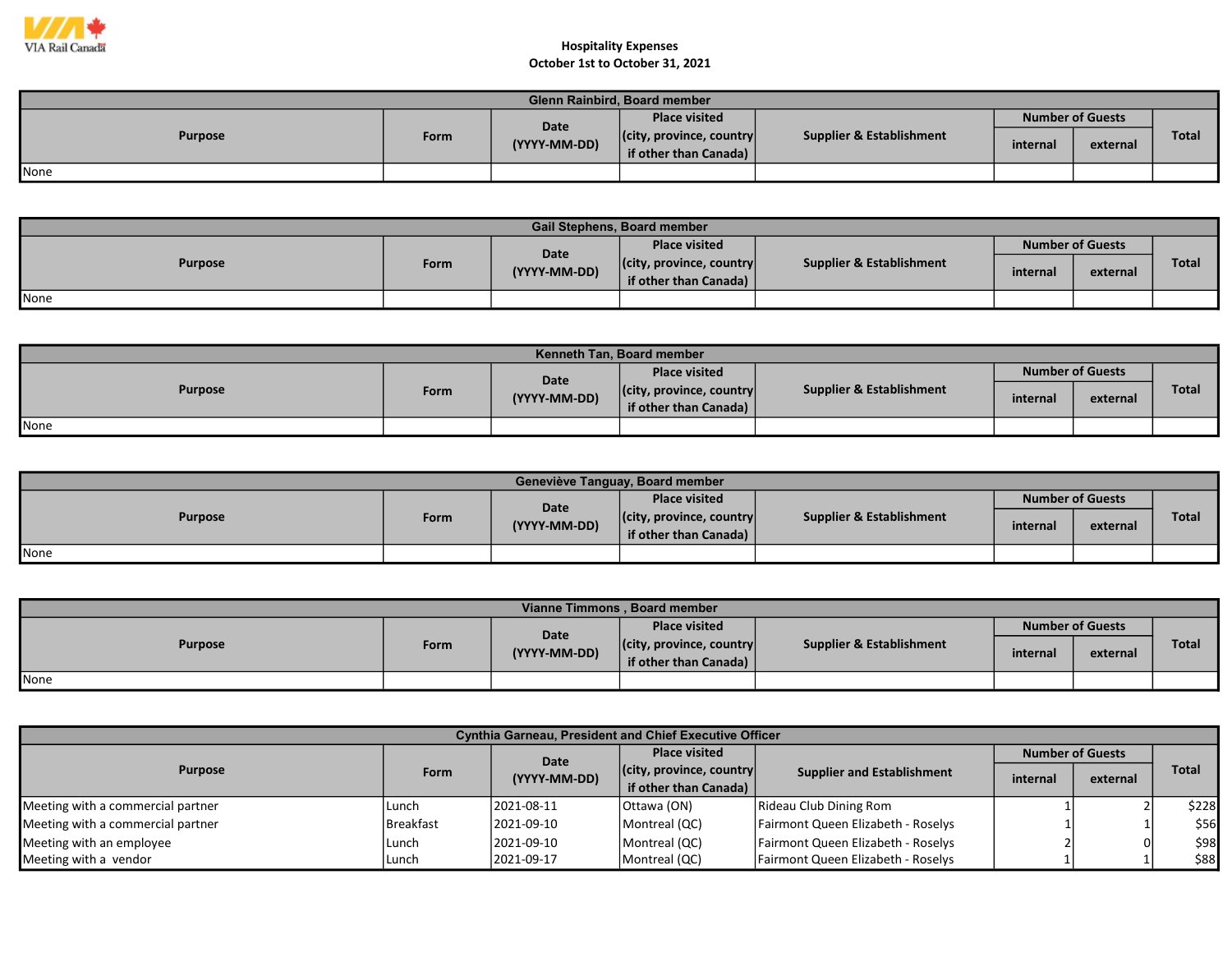

| Mario Bergeron, Chief Mechanical and Maintenance Officer |      |              |                                                           |                                   |                         |          |              |  |  |  |
|----------------------------------------------------------|------|--------------|-----------------------------------------------------------|-----------------------------------|-------------------------|----------|--------------|--|--|--|
|                                                          |      | <b>Date</b>  | <b>Place visited</b>                                      |                                   | <b>Number of Guests</b> |          |              |  |  |  |
| <b>Purpose</b>                                           | Form | (YYYY-MM-DD) | $ $ (city, province, country $ $<br>if other than Canada) | <b>Supplier and Establishment</b> | internal                | external | <b>Total</b> |  |  |  |
| <b>I</b> None                                            |      |              |                                                           |                                   |                         |          |              |  |  |  |

| Danielle Boisvert, Vice President, Corporate Controller |      |              |                                                           |                                   |          |                         |              |  |  |  |  |
|---------------------------------------------------------|------|--------------|-----------------------------------------------------------|-----------------------------------|----------|-------------------------|--------------|--|--|--|--|
| <b>Purpose</b>                                          |      | Date         | <b>Place visited</b>                                      |                                   |          | <b>Number of Guests</b> |              |  |  |  |  |
|                                                         | Form | (YYYY-MM-DD) | $ $ (city, province, country $ $<br>if other than Canada) | <b>Supplier and Establishment</b> | internal | external                | <b>Total</b> |  |  |  |  |
| <b>I</b> None                                           |      |              |                                                           |                                   |          |                         |              |  |  |  |  |

| Bruno Cacciola, Vice President, Fleet Renewal Program |        |              |                                  |                            |                         |          |       |  |  |  |
|-------------------------------------------------------|--------|--------------|----------------------------------|----------------------------|-------------------------|----------|-------|--|--|--|
| <b>Purpose</b>                                        |        | <b>Date</b>  | <b>Place visited</b>             |                            | <b>Number of Guests</b> |          |       |  |  |  |
|                                                       | Form   | (YYYY-MM-DD) | $ $ (city, province, country $ $ | Supplier and Establishment | internal                |          | Total |  |  |  |
|                                                       |        |              | if other than Canada)            |                            |                         | external |       |  |  |  |
| Meeting with a vendor                                 | Dinner | 2021-10-07   | Montreal (QC)                    | <b>IRestaurant Keg</b>     |                         |          | \$259 |  |  |  |

| Marie-Claude Cardin, Chief Financial Officer |      |              |                                  |                                   |          |                         |              |  |  |  |  |
|----------------------------------------------|------|--------------|----------------------------------|-----------------------------------|----------|-------------------------|--------------|--|--|--|--|
| <b>Purpose</b>                               |      | Date         | <b>Place visited</b>             |                                   |          | <b>Number of Guests</b> |              |  |  |  |  |
|                                              | Form | (YYYY-MM-DD) | $ $ (city, province, country $ $ | <b>Supplier and Establishment</b> | internal | external                | <b>Total</b> |  |  |  |  |
|                                              |      |              | if other than Canada)            |                                   |          |                         |              |  |  |  |  |
| None                                         |      |              |                                  |                                   |          |                         |              |  |  |  |  |

| Sandro Cellucci, Chief Legal & Risk Officer |      |              |                                  |                                   |          |                         |       |  |  |  |  |
|---------------------------------------------|------|--------------|----------------------------------|-----------------------------------|----------|-------------------------|-------|--|--|--|--|
| <b>Purpose</b>                              |      | Date         | <b>Place visited</b>             |                                   |          | <b>Number of Guests</b> |       |  |  |  |  |
|                                             | Form | (YYYY-MM-DD) | $ $ (city, province, country $ $ | <b>Supplier and Establishment</b> | internal | external                | Total |  |  |  |  |
|                                             |      |              | if other than Canada)            |                                   |          |                         |       |  |  |  |  |
| <b>None</b>                                 |      |              |                                  |                                   |          |                         |       |  |  |  |  |

| Sonia Corriveau, Chief Business Transformation Officer |       |              |                                  |                                |                         |          |              |  |  |  |  |
|--------------------------------------------------------|-------|--------------|----------------------------------|--------------------------------|-------------------------|----------|--------------|--|--|--|--|
| <b>Purpose</b>                                         |       | Date         | <b>Place visited</b>             |                                | <b>Number of Guests</b> |          |              |  |  |  |  |
|                                                        | Form  | (YYYY-MM-DD) | $ $ (city, province, country $ $ | Supplier and Establishment     | internal                | external | <b>Total</b> |  |  |  |  |
|                                                        |       |              | if other than Canada)            |                                |                         |          |              |  |  |  |  |
| Meeting with an employee                               | Lunch | 2021-10-19   | Montreal (QC)                    | Enoteca Monza Pizzeria Moderna |                         |          | \$56         |  |  |  |  |